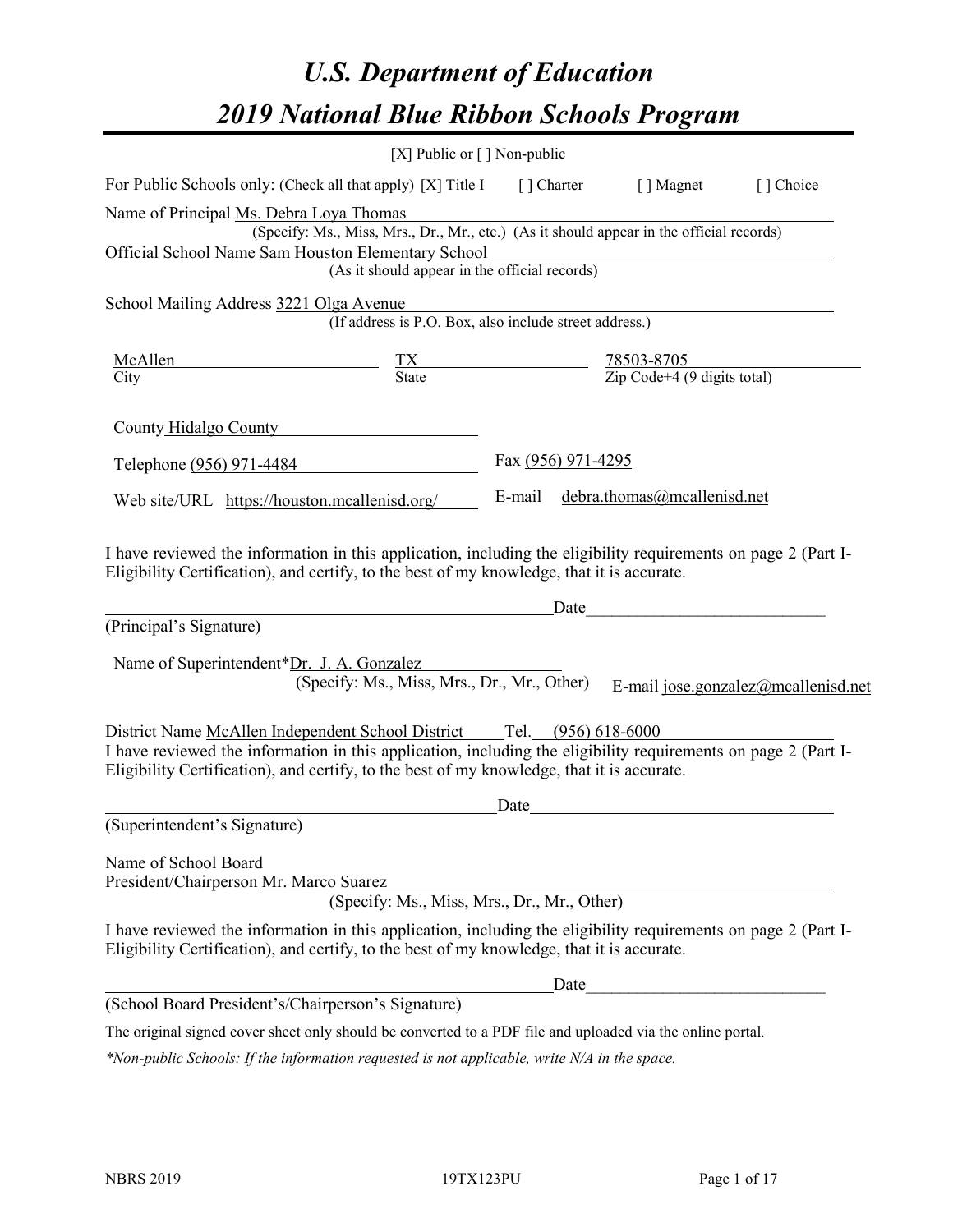The signatures on the first page of this application (cover page) certify that each of the statements below, concerning the school's eligibility and compliance with U.S. Department of Education and National Blue Ribbon Schools requirements, are true and correct.

1. All nominated public schools must meet the state's performance targets in reading (or English language arts) and mathematics and other academic indicators (i.e., attendance rate and graduation rate), for the all students group, including having participation rates of at least 95 percent using the most recent accountability results available for nomination.

2. To meet final eligibility, all nominated public schools must be certified by states prior to September 2019 in order to meet all eligibility requirements. Any status appeals must be resolved at least two weeks before the awards ceremony for the school to receive the award.

3. The school configuration includes one or more of grades K-12. Schools on the same campus with one principal, even a K-12 school, must apply as an entire school.

4. The school has been in existence for five full years, that is, from at least September 2013 and each tested grade must have been part of the school for the past three years.

5. The nominated school has not received the National Blue Ribbon Schools award in the past five years: 2014, 2015, 2016, 2017, or 2018.

6. The nominated school has no history of testing irregularities, nor have charges of irregularities been brought against the school at the time of nomination. If irregularities are later discovered and proven by the state, the U.S. Department of Education reserves the right to disqualify a school's application and/or rescind a school's award.

7. The nominated school has not been identified by the state as "persistently dangerous" within the last two years.

8. The nominated school or district is not refusing Office of Civil Rights (OCR) access to information necessary to investigate a civil rights complaint or to conduct a district-wide compliance review.

9. The OCR has not issued a violation letter of findings to the school district concluding that the nominated school or the district as a whole has violated one or more of the civil rights statutes. A violation letter of findings will not be considered outstanding if OCR has accepted a corrective action plan from the district to remedy the violation.

10. The U.S. Department of Justice does not have a pending suit alleging that the nominated school or the school district, as a whole, has violated one or more of the civil rights statutes or the Constitution's equal protection clause.

11. There are no findings of violations of the Individuals with Disabilities Education Act in a U.S. Department of Education monitoring report that apply to the school or school district in question; or if there are such findings, the state or district has corrected, or agreed to correct, the findings.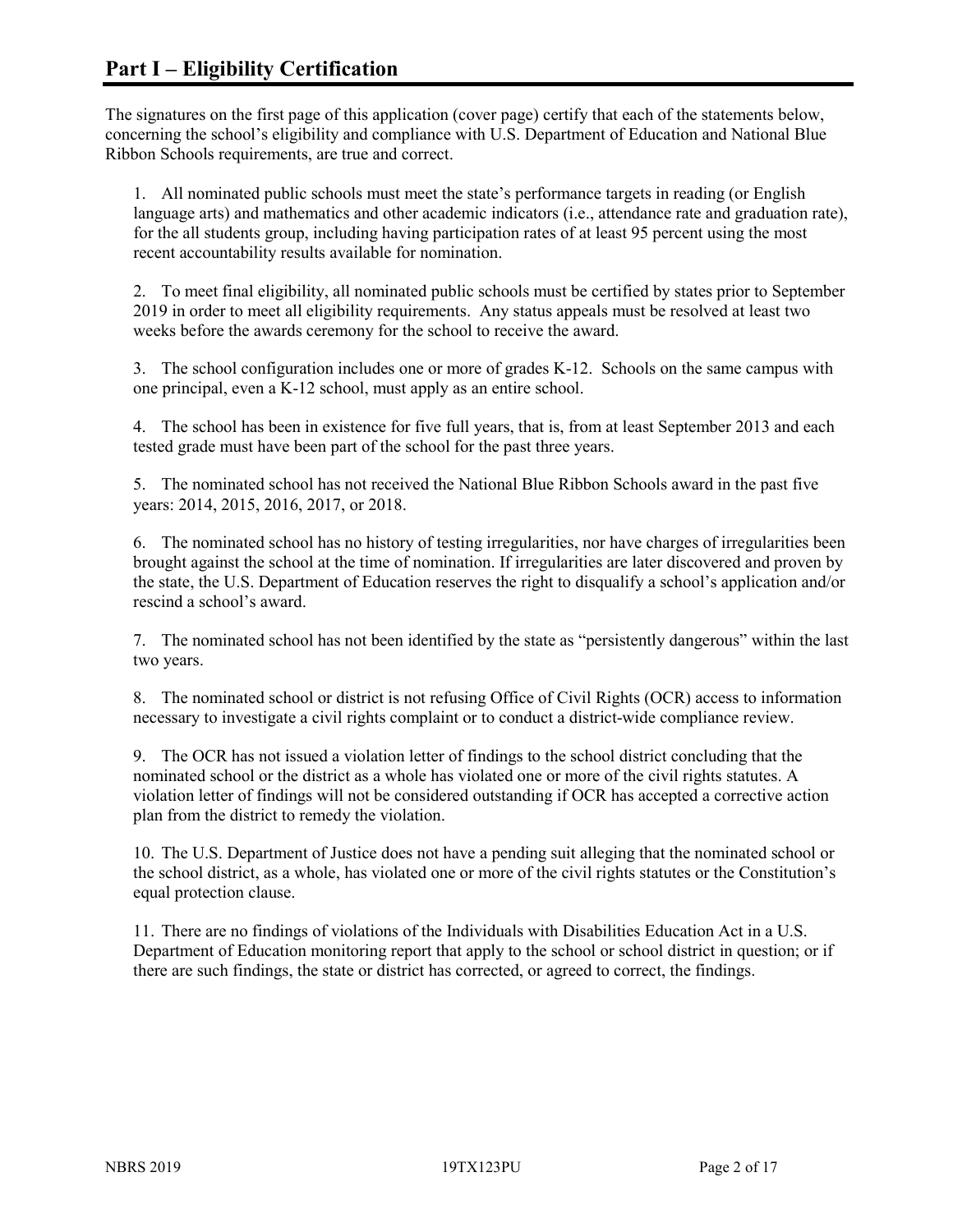# **PART II - DEMOGRAPHIC DATA**

#### **Data should be provided for the most recent school year (2018-2019) unless otherwise stated.**

#### **DISTRICT**

| Number of schools in the district<br>(per district designation): | 19 Elementary schools (includes K-8)<br>6 Middle/Junior high schools |
|------------------------------------------------------------------|----------------------------------------------------------------------|
|                                                                  | 5 High schools                                                       |
|                                                                  | 1 K-12 schools                                                       |

31 TOTAL

**SCHOOL** (To be completed by all schools)

2. Category that best describes the area where the school is located:

[] Urban or large central city [X] Suburban [] Rural or small city/town

3. Number of students as of October 1, 2018 enrolled at each grade level or its equivalent in applying school:

| Grade                           | # of         | # of Females | <b>Grade Total</b> |  |
|---------------------------------|--------------|--------------|--------------------|--|
|                                 | <b>Males</b> |              |                    |  |
| <b>PreK</b>                     | 28           | 20           | 48                 |  |
| $\mathbf K$                     | 24           | 37           | 61                 |  |
| 1                               | 51           | 32           | 83                 |  |
| 2                               | 41           | 40           | 81                 |  |
| 3                               | 42           | 33           | 75                 |  |
| $\overline{\mathbf{4}}$         | 30           | 27           | 57                 |  |
| 5                               | 41           | 39           | 80                 |  |
| 6                               | 0            | $\theta$     | 0                  |  |
| 7                               | 0            | $\theta$     | 0                  |  |
| 8                               | 0            | $\theta$     | 0                  |  |
| 9                               | 0            | $\theta$     | 0                  |  |
| 10                              | 0            | $\theta$     | 0                  |  |
| 11                              | 0            | 0            | 0                  |  |
| 12 or higher                    | 0            | 0            | 0                  |  |
| <b>Total</b><br><b>Students</b> | 257          | 228          | 485                |  |

\*Schools that house PreK programs should count preschool students **only** if the school administration is responsible for the program.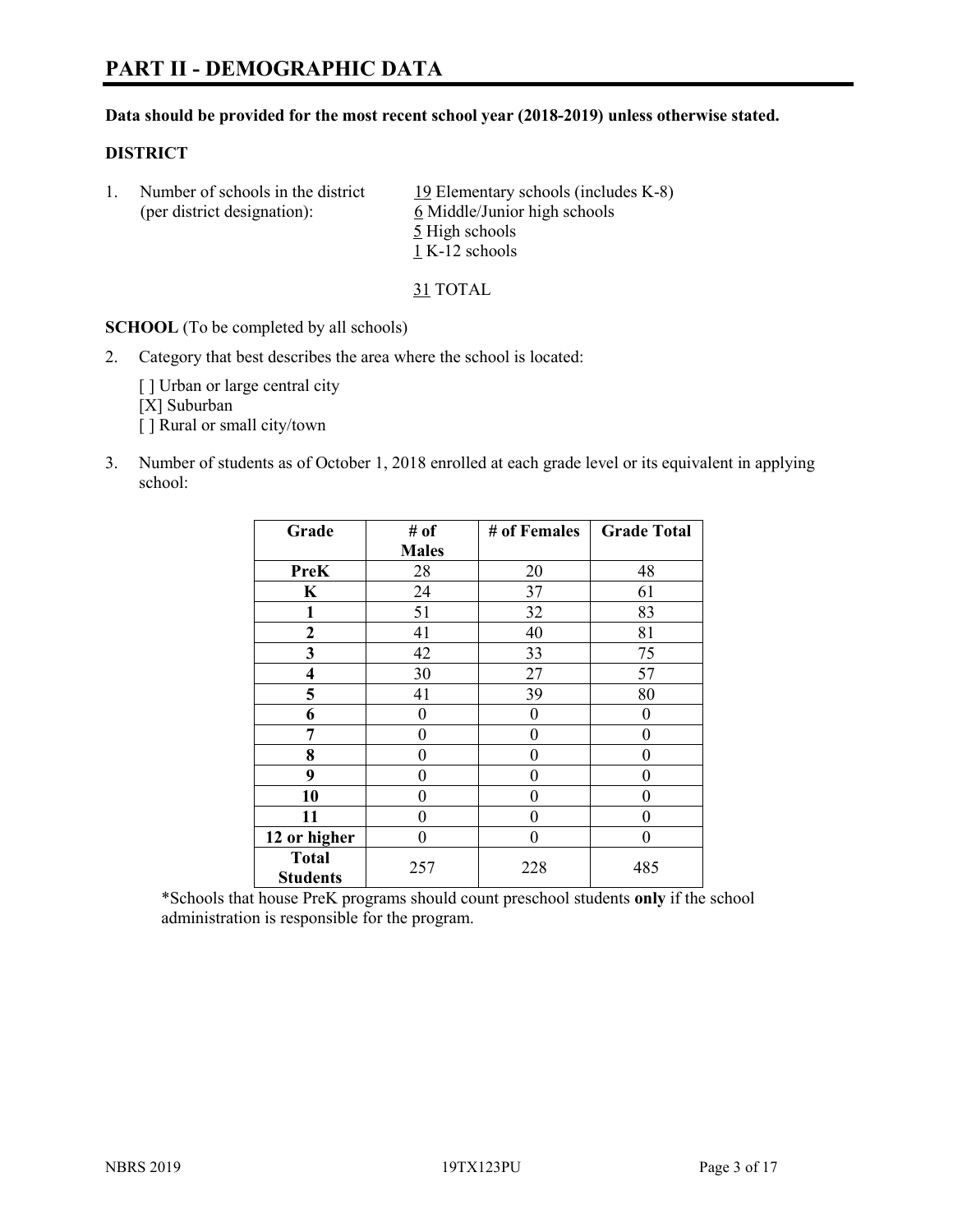4. Racial/ethnic composition of  $0\%$  American Indian or Alaska Native the school (if unknown, estimate): 0 % Asian 1 % Black or African American 99 % Hispanic or Latino  $\overline{0\%}$  Native Hawaiian or Other Pacific Islander 0 % White 0 % Two or more races **100 % Total**

(Only these seven standard categories should be used to report the racial/ethnic composition of your school. The Final Guidance on Maintaining, Collecting, and Reporting Racial and Ethnic Data to the U.S. Department of Education published in the October 19, 2007 *Federal Register* provides definitions for each of the seven categories.)

5. Student turnover, or mobility rate, during the 2017 – 2018 school year: 11%

If the mobility rate is above 15%, please explain.

This rate should be calculated using the grid below. The answer to (6) is the mobility rate.

| <b>Steps For Determining Mobility Rate</b>    | Answer |
|-----------------------------------------------|--------|
| (1) Number of students who transferred to     |        |
| the school after October 1, 2017 until the    | 23     |
| end of the 2017-2018 school year              |        |
| (2) Number of students who transferred        |        |
| from the school after October 1, 2017 until   | 30     |
| the end of the 2017-2018 school year          |        |
| (3) Total of all transferred students [sum of | 53     |
| rows $(1)$ and $(2)$ ]                        |        |
| (4) Total number of students in the school as | 484    |
| of October 1, 2017                            |        |
| $(5)$ Total transferred students in row $(3)$ | 0.11   |
| divided by total students in row (4)          |        |
| $(6)$ Amount in row $(5)$ multiplied by 100   |        |

6. English Language Learners (ELL) in the school:  $65\%$ 

317 Total number ELL

Specify each non-English language represented in the school (separate languages by commas): **Spanish** 

7. Students eligible for free/reduced-priced meals: 58 % Total number students who qualify: 281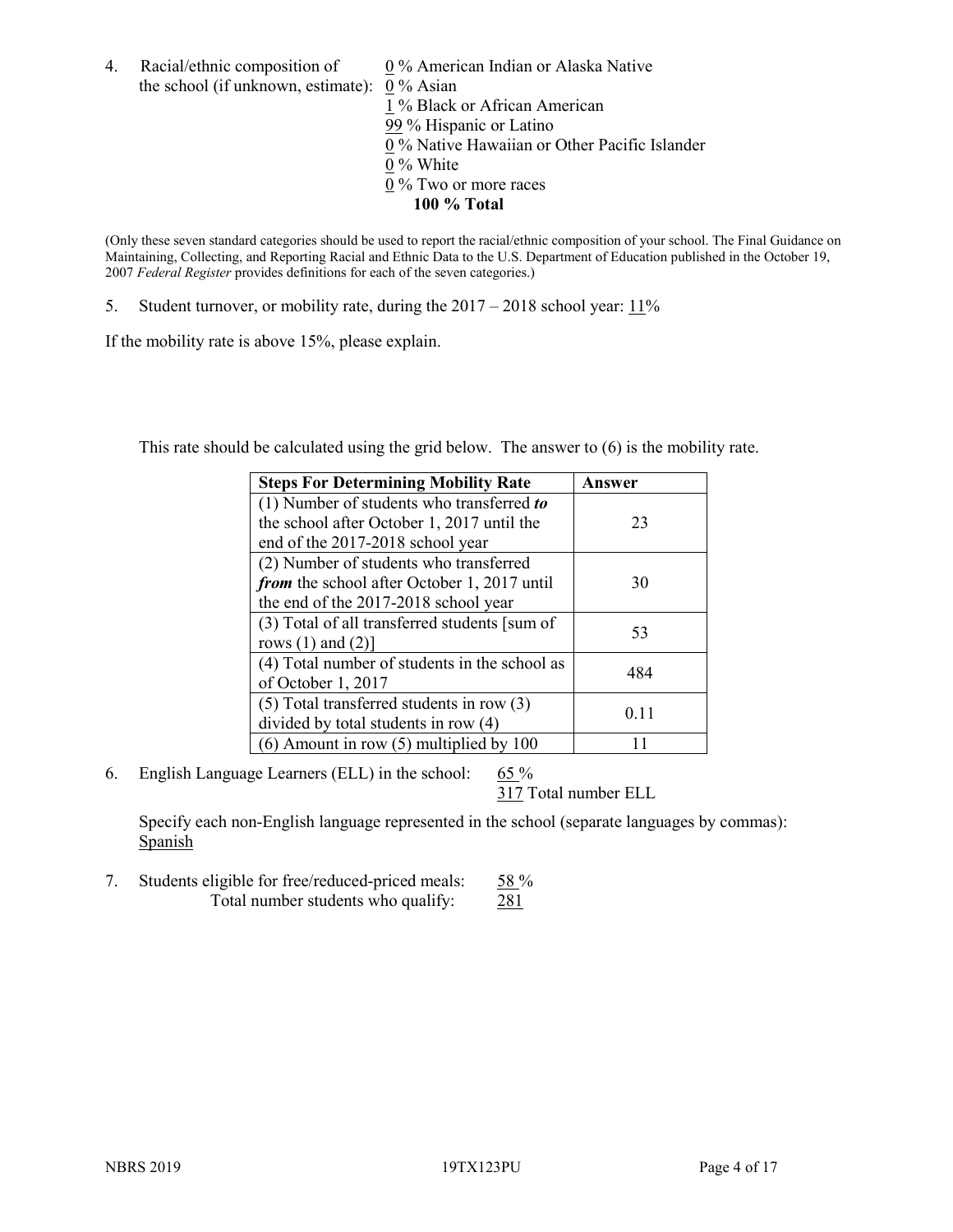45 Total number of students served

Indicate below the number of students with disabilities according to conditions designated in the Individuals with Disabilities Education Act. Do not add additional conditions. It is possible that students may be classified in more than one condition.

| 8 Autism                  | 0 Multiple Disabilities                 |
|---------------------------|-----------------------------------------|
| 0 Deafness                | 0 Orthopedic Impairment                 |
| 0 Deaf-Blindness          | 0 Other Health Impaired                 |
| 0 Developmental Delay     | 4 Specific Learning Disability          |
| 0 Emotional Disturbance   | 35 Speech or Language Impairment        |
| 1 Hearing Impairment      | 0 Traumatic Brain Injury                |
| 4 Intellectual Disability | 0 Visual Impairment Including Blindness |

- 9. Number of years the principal has been in her/his position at this school:  $9$
- 10. Use Full-Time Equivalents (FTEs), rounded to nearest whole numeral, to indicate the number of school staff in each of the categories below:

|                                                                                                                                                                                                                              | <b>Number of Staff</b>      |
|------------------------------------------------------------------------------------------------------------------------------------------------------------------------------------------------------------------------------|-----------------------------|
| Administrators                                                                                                                                                                                                               | $\mathcal{D}_{\mathcal{A}}$ |
| Classroom teachers including those<br>teaching high school specialty<br>subjects, e.g., third grade teacher,<br>history teacher, algebra teacher.                                                                            | 23                          |
| Resource teachers/specialists/coaches<br>e.g., reading specialist, science coach,<br>special education teacher, technology<br>specialist, art teacher, etc.                                                                  | 9                           |
| Paraprofessionals under the<br>supervision of a professional<br>supporting single, group, or classroom<br>students.                                                                                                          | 7                           |
| Student support personnel<br>e.g., school counselors, behavior<br>interventionists, mental/physical<br>health service providers,<br>psychologists, family engagement<br>liaisons, career/college attainment<br>coaches, etc. | 5                           |

11. Average student-classroom teacher ratio, that is, the number of students in the school divided by the FTE of classroom teachers, e.g.,  $22:1$  21:1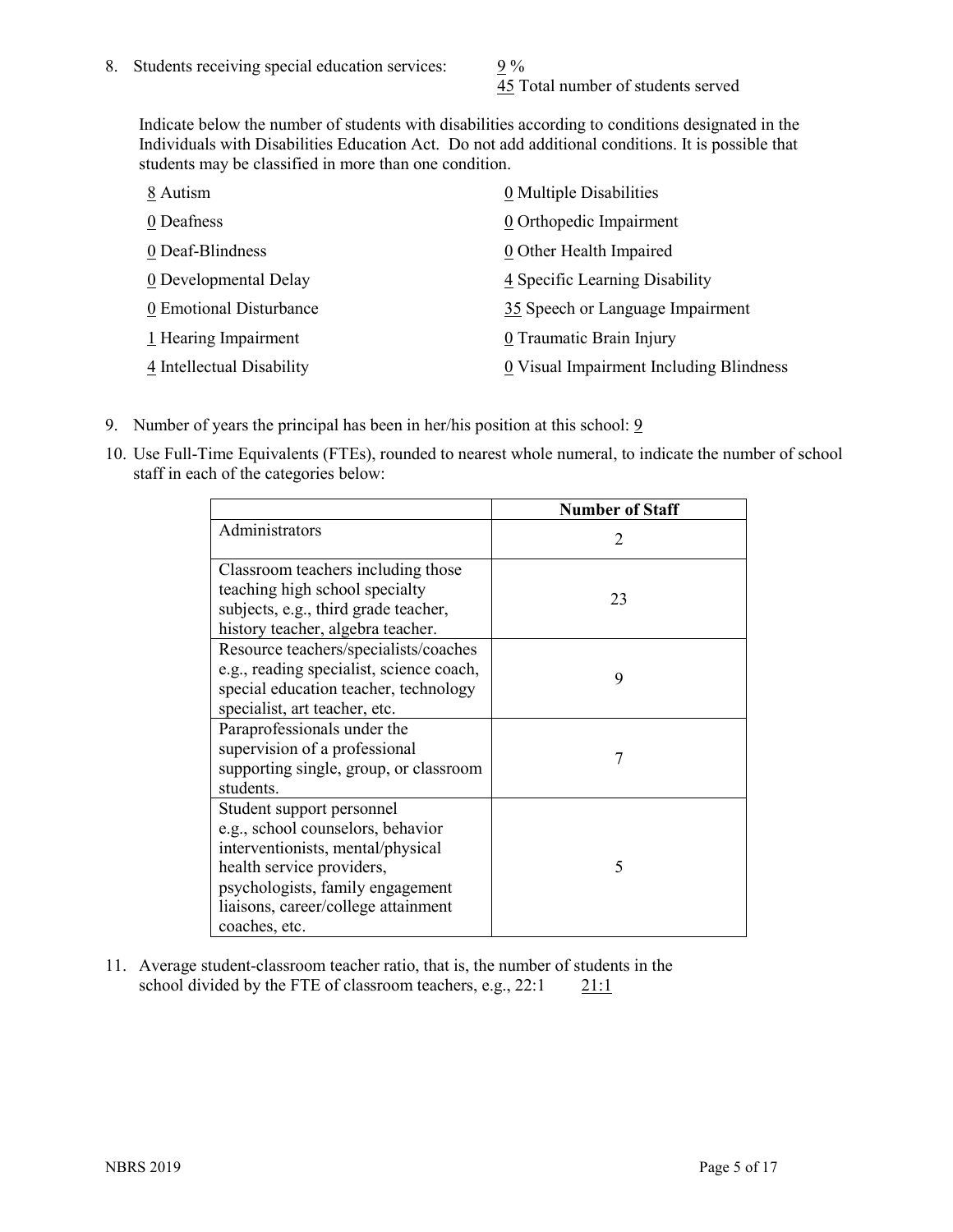12. Show daily student attendance rates. Only high schools need to supply yearly graduation rates.

| <b>Required Information</b> | 2017-2018 | 2016-2017 | 2015-2016 | 2014-2015 | 2013-2014 |
|-----------------------------|-----------|-----------|-----------|-----------|-----------|
| Daily student attendance    | 97%       | 97%       | 97%       | 96%       | $97\%$    |
| High school graduation rate | $0\%$     | $0\%$     | $0\%$     | $9\%$     | $0\%$     |

#### 13. **For high schools only, that is, schools ending in grade 12 or higher.**

Show percentages to indicate the post-secondary status of students who graduated in Spring 2018.

| <b>Post-Secondary Status</b>                  |       |
|-----------------------------------------------|-------|
| Graduating class size                         |       |
| Enrolled in a 4-year college or university    | $0\%$ |
| Enrolled in a community college               | 0%    |
| Enrolled in career/technical training program | 0%    |
| Found employment                              | 0%    |
| Joined the military or other public service   | 0%    |
| Other                                         | $0\%$ |

14. Indicate whether your school has previously received a National Blue Ribbon Schools award. Yes No X

If yes, select the year in which your school received the award.

15. In a couple of sentences, provide the school's mission or vision statement.

The mission at Sam Houston Elementary is to educate all students to become lifelong learners and productive citizens in a global society through a program of educational excellence utilizing technology and actively involving parents and the community.

16. **For public schools only**, if the school is a magnet, charter, or choice school, explain how students are chosen to attend.

We are an open enrollment district.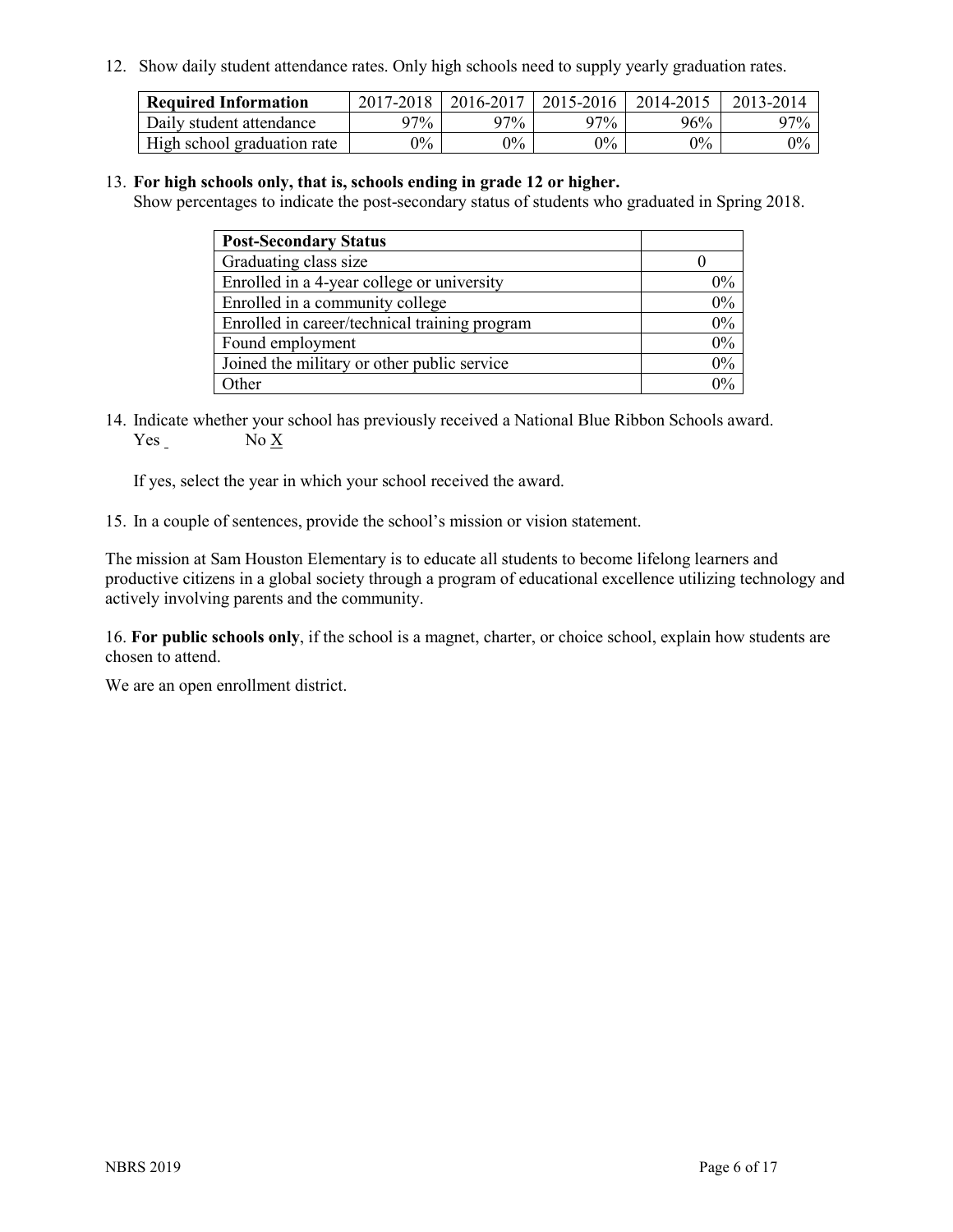# **PART III – SUMMARY**

Constructed in 1927, Sam Houston Elementary sat in the heart of downtown McAllen—a border town on the southernmost tip of Texas. After sixty years of worsening building conditions, the original site became a community center and a new school was constructed as the focal point of a new massive city, school, and county development. It was built for low-to-moderate income families and that partnership led to an "All-America City" designation in 1996. Located just seven miles from the Texas-Mexico border, this proximity allows for an infusion of Mexican and Mexican-American cultures—blending families, food, and customs.

Regarded as a high performing school that excels regardless of demographics, Sam Houston is a Federal Title I school. Eighty-six percent of its families are economically-disadvantaged, and the English Learner population is at 65 percent. Federal Community Eligibility Provisions identify this as a 100 percent Free/Reduced Meals Campus. Despite that, Sam Houston earned an average overall scale score of 94 (maximum score: 100) through the Texas Education Agency's (TEA) Accountability measures in 2018. Sam Houston met all standards across the board in Student Achievement and School Progress and it earned a perfect score in Closing the Gaps. Moreover, Sam Houston received three Distinction Designations: Academic Achievement in Science, Top 25 Percent-Comparative Closing the Gaps, and Post-Secondary Readiness.

Sam Houston has a record of being an exemplary campus under TEA. Its essential practices include giving teachers ample opportunities to plan lessons based on informative data. To ensure student success, Sam Houston's educational leaders—Professional Learning Communities (PLCs), intervention teams, grade level planning teams, and data analysis teams, meet regularly.

All schools in Texas deliver the state curriculum, known as the Texas Essential Knowledge and Skills (TEKS), but here, the mindset is to go beyond the TEKS. McAllen Independent School District has developed a framework for student learning which realizes the effort to help students develop their potential academically, emotionally, physically, socially, and culturally. Sam Houston has embraced this framework for student success—STEAM-Plus (Science, Technology, Engineering, Arts and Mathematics). The "Plus" refers to an emphasis on a child's emotional intelligence, which is woven into the fabric of teacher lesson plans.

This framework is rich in depth, complexity, and rigor. It cultivates a student's emotional intelligence when teachers tie their lessons to creativity, innovation, critical thinking, and problem solving with a strong emphasis on technology. All children are provided with a personal electronic learning tablet.

At Sam Houston, educators integrate the English Language Proficiency Standards (ELPS) so that English Learners can gain second language acquisition via listening, speaking, reading, and writing activities at their level of English development.

The biggest goal is to cultivate students who are engaged thinkers while being ethical citizens with entrepreneurial spirits. At Sam Houston, it is essential to develop a strong foundation in literacy and numeracy. There is focus on these competencies: critical thinking, problem solving, decision-making, creativity, innovation, social/cultural/global/environmental responsibility, communication, digital/technological fluency, lifelong learning, personal management, well-being, collaboration and leadership.

In addition, teacher instruction ensures students understand the five domains of emotional intelligence: selfawareness, self-regulation, motivation, empathy, and social skills. Sam Houston embraces students' emotional needs every day. Students are welcomed warmly with encouraging words by teachers and administrators. Students are nurtured with love and warmth.

Each day, Sam Houston models the ideals of respect by addressing the social needs of the students and their families. In return, students develop high self-esteem while building respect with everyone in their world. As this attitude permeates their homes, parents have felt empowered to call Sam Houston a welcoming, safe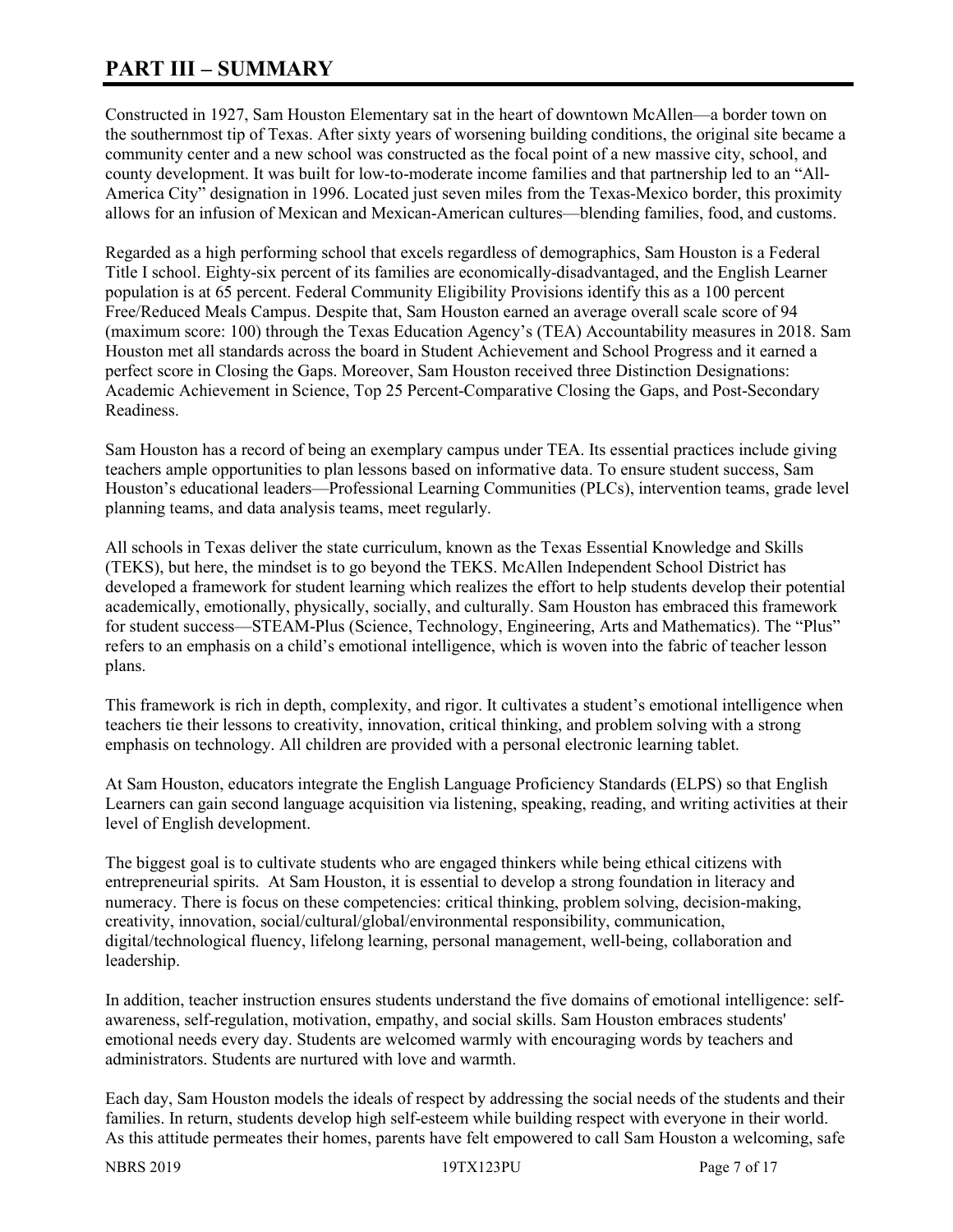place resulting in strong parental involvement.

To promote a healthy lifestyle, Sam Houston partners with the Alliance for a Healthier Generation, attaining Silver Medal status making it one of "America's Healthiest Schools." Sam Houston has set higher standards, encouraging students to continue being active on and off campus. Physical interactive learning stations have been implemented such as weight and strength training, cardio-fitness, and interactive video dancing.

Health lessons address hygiene, dental care, disease prevention, nutrition, and emotional well-being. Students can also be active through the Cougarettes dance team, cross country and track team's marathon participation.

Sam Houston's Minitropolis—a "city" within this campus—is operated by its students. As the flagship campus, Houstonville has offered real world employment experiences for more than 22 years, making it the longest running Minitropolis in the region. Complete with its own mayor, city council and more than twenty businesses, this program allows for students to become ethical, financially literate citizens.

Sam Houston provides an ideal foundation, where students become empowered to succeed at any middle school and beyond. Staff is committed to ensuring every child has an opportunity to accomplish his or her dream.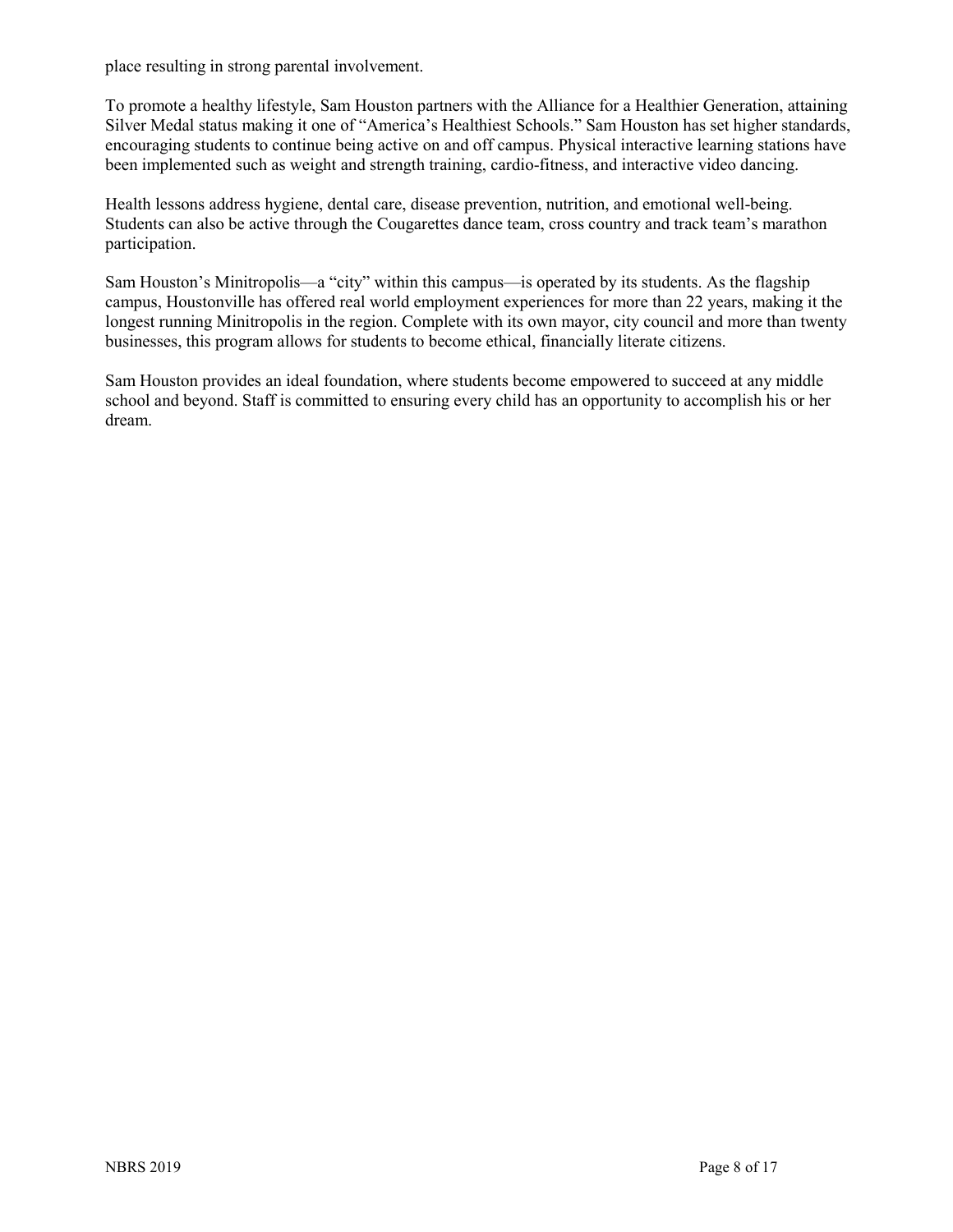# **1. Core Curriculum:**

# **1a. Reading/English language arts:**

Teachers use the District's scope-and-sequence and year-at-a-glance documents in every core subject to facilitate the teaching of state-aligned standards–TEKS. To meet the language acquisition and vocabulary development needs of specific demographic populations, teachers embed ELPS into lessons across all content. Staff follows all District-provided curriculum timelines, but what sets Sam Houston apart is its specific grade-level organization and unique teacher delivery of instruction.

Guided reading is the main instructional approach for English/Spanish language arts and reading curriculum in kindergarten through second grade. Phonemic awareness, phonics, fluency, vocabulary, comprehension, and writing are structured to provide foundational skills, building from grade level to grade level. Teachers differentiate instruction by working in small groups with students who demonstrate similar reading behaviors and levels. Students are grouped heterogeneously in literacy centers targeting literacy components. Teachers take meticulous notes, monitor each student's daily/weekly progress, and restructure groups as-needed. Staff uses an assessment benchmark system to assess each student's comprehension levels three times a year. Teachers analyze beginning-of-year data to create initial guided-reading groups. Middle-of-year data is analyzed by teachers and administration to create prescriptive action plans targeting below-level students. In third through fifth grades, a departmentalized model allows teachers to develop rigorous, relevant, and exciting student-centered lessons that encourage students to collaborate with peers. Engaging research-based strategies and hands-on activities offer multiple learning opportunities for all students. In writing, the gradual-release model of "I do, we do, you do" develops concepts, skills, and selfconfidence. Visuals and vocabulary strategies support overall comprehension and critical-thinking. Collaboration through structured conversations enhances listening and speaking skills. Structured reading and writing promote deeper comprehension and critical thinking, connecting content across curricula. Teachers use assessment data to scaffold instruction to create reteach and enrichment groups. Lessons are formatted based on TEKS mastery level with different learning experiences to further enhance comprehension.

# **1b. Mathematics:**

The mathematics program focuses on the use of hands-on materials in a problem-solving format to teach content knowledge, algebraic reasoning, strategies, data analysis, basic facts, and systematic concept lessons. By applying a manipulative-driven, conceptual approach from kindergarten through fifth grade, teachers can focus on differentiated instruction tailored to the needs of their students. Weekly assessments provide valuable data that is used to determine student mastery of concepts or needed interventions. Through these experiences, students use manipulatives to assist in vocabulary development. These activities facilitate the understanding of each math term in specific content problems. Students also use graphic organizers, like thinking maps, to facilitate a deeper understanding of math objectives such as geometry and measurement concepts. These types of graphic organizers assist students in making connections between the vocabulary term, the definition, and its picture representation. Teachers and students also use anchor charts to support instruction and move students toward success. These charts help students dissect math concepts being taught, and therefore internalize the information better. In math alone, there are more than thirty concepts students must learn. So, the use of these anchor charts creates a deeper understanding, which clarifies student misconceptions. The District uses an online data management system to manage assessment data. Using this tool, data can be disaggregated in many different ways. Sam Houston uses it to tier instruction via a quintile report. This report provides five tiered levels and helps teachers appropriately identify and group students based on their needs in order to provide the differentiated instruction specific to meet the math goals. Students are then provided with intentional, prescriptive, and hands-on activities with which to master each student expectation.

#### **1c. Science:**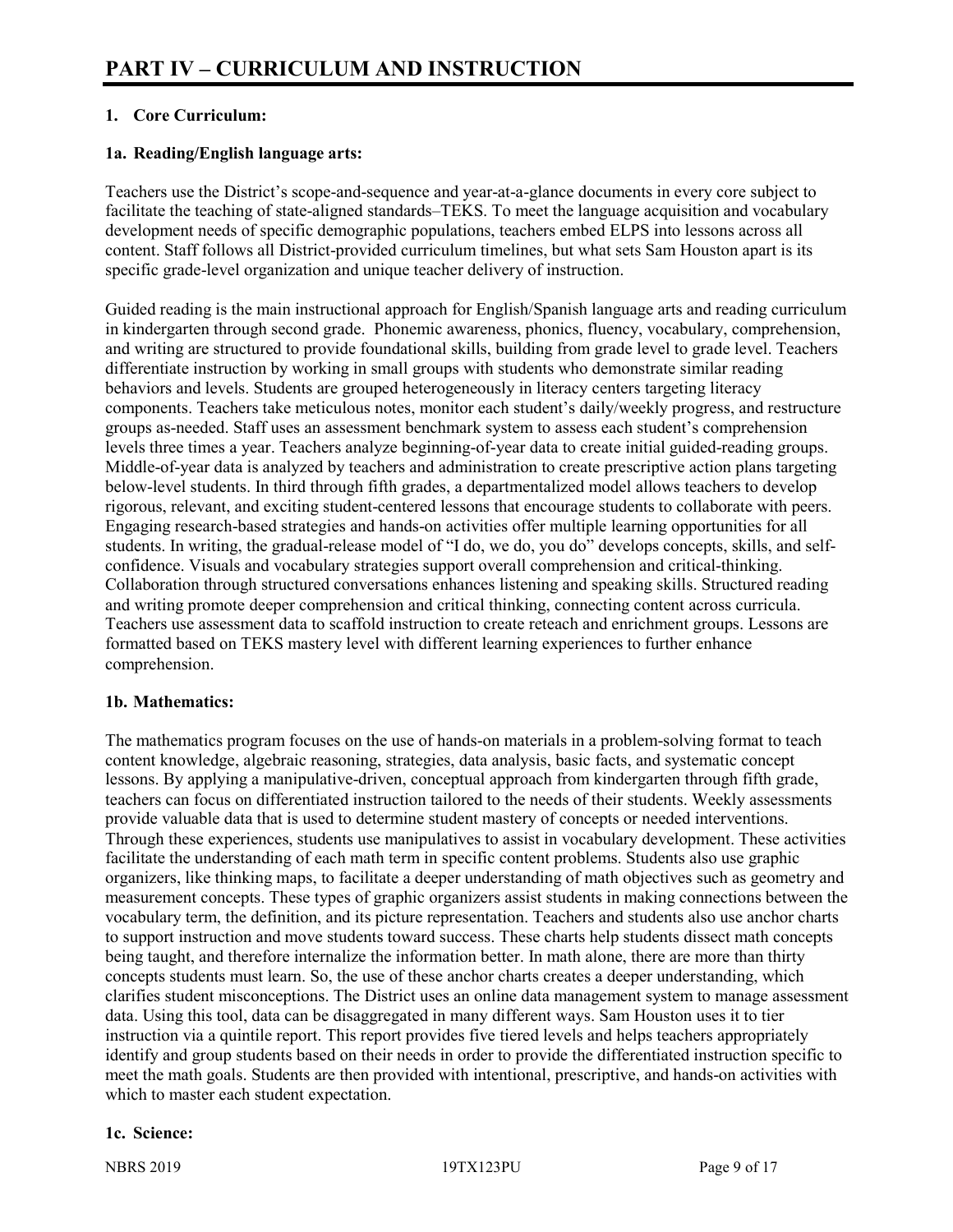Teachers use the District-created TEKS-based science program that organizes detailed lesson plans to ensure teachers provide students with authentic, engaging activities that promote comprehension of science concepts. Each lesson plan follows the 5E model: engage, explore, explain, elaborate, and evaluate. It incorporates the use of scientific tools and the scientific method. Through these lessons, students are given ample opportunity to collaborate, investigate, explore, question, experiment, and problem solve. These highly engaging lessons promote a deeper level of discussion and expand on critical thinking. Teachers have access to all resources needed for these lessons. To enrich and provide specialized grade level specific instruction, third and fifth grade students travel to a local wildlife and birding center to examine and study up-close flora and fauna native to this region. Tiered instruction is provided through an online resource that is aligned to state standards, providing both TEKS intervention for each grade level and acceleration via project-based learning activities. Differentiated instructional strategies are embedded throughout lessons to provide meaningful delivery of instruction targeting all learning modalities. In partnership with the local arts and science museum, Sam Houston has incorporated an intensive, hands-on, fast-paced content review in fifth grade. To showcase learning, all students (pre-kinder-fifth grades) participate in Sam Houston's annual Science Fair to apply their knowledge of the scientific method and solve a meaningful problem. Teachers use assessment data to scaffold instruction as needed and to create reteach and enrichment groups where lessons are formatted based on the level of mastery of the TEKS. Teachers focus on providing different learning experiences for students to aid in developing additional comprehension. Fifth grade science instruction includes five centers organized in the areas of listening, speaking, reading, writing, and lowest performing student expectations. This is spiraled in, based on the previous week's formative assessment data.

#### **1d. Social studies/history/civic learning and engagement**

At Sam Houston, staff aims to create responsible citizens who understand their relationships to their community and world, while realizing the impact of people's contribution to the school's history. In kindergarten through second grades, teachers follow the district-created lesson plans that provide authentic, engaging activities needed to develop and promote understanding and comprehension. In the upper grades, social studies standards are embedded within their reading class to develop a more rigorous, in-depth comprehension by making connections across contents. In the fall, we have a campus-wide project-based learning activity called "Traditions Around the World" where teachers randomly draw a country and students research it, focusing on the land and population, education system, economy, and customs/traditions. In the spring, a campus-wide problem-based learning research project is introduced. In this way, students research best possible solutions to a real-world problem. For both of these activities, the final projects (digital presentation, display board, skits, flyers, videos, etc.) are exhibited and presented to the parents. Along with an online career program that helps students realize their potential in a specific field, Sam Houston also has a campus-wide annual Career Day. Teachers invite local business and community leaders to come talk to students about their job responsibilities, why they chose that specific field, and what it took to get there. Students are proudly offered the unique experience of being part of a Minitropolis—the City of Houstonville. This is a completely student-run city within school walls. One aspect of Minitropolis is the electoral process that second through fourth grade students go through to become part of the Houstonville City Council. It offers them an unparalleled real-world experience.

#### **1e. For secondary schools:**

#### **1f. For schools that offer preschool for three- and four-year old students:**

The full-day four-year-old program builds meaningful learning experiences. All instructional practices are aligned to kindergarten TEKS. Within thematic units, students are exposed to rich language development activities via read-alouds, independent literacy centers, and technological exploration. Early learners are screened as they enter pre-kindergarten, through an instrument that measures English/Spanish language proficiency and pre-literacy skills. This instrument is given to students twice per year as a program "entry and exit," student instructional placement, and identification of student academic strengths. As the year transpires, articulation and comprehension of both dominant and second languages are evident. To guide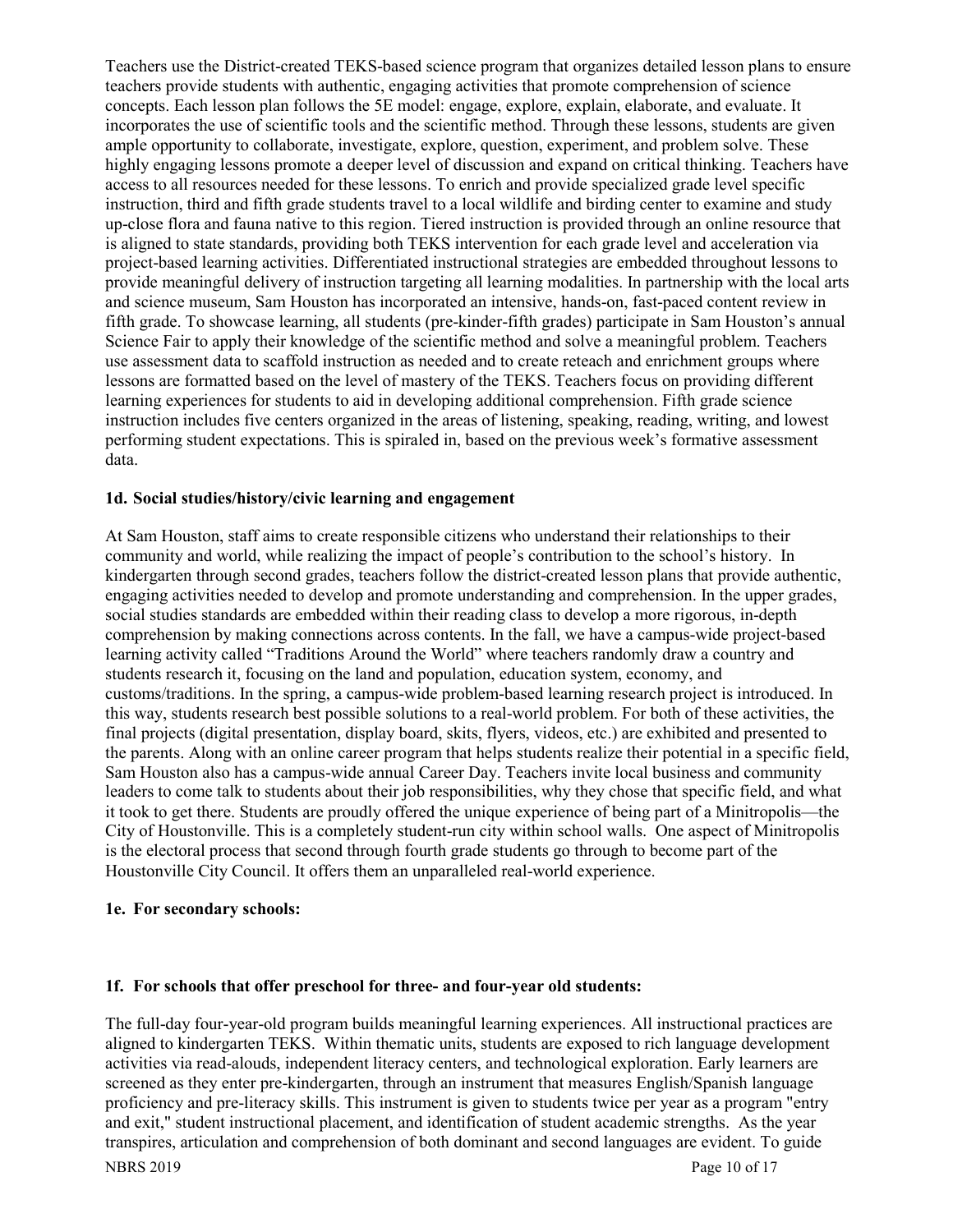pre-kindergarten instruction and ascertain preparedness for kindergarten, every student's progress is monitored three times a year using a standardized criterion-referenced progress monitoring system. Students are assessed in rapid letter naming, rapid vocabulary, letter sound correspondence, phonological awareness, book and print awareness, story retell and comprehension, early writing, mathematics, science, and social studies. Another observational instrument measures adaptability and well-being through social/emotional and physical health developments, along with speech production and sentence skills. Comprehensive data gathered through this measure allows each teacher to plan for whole/small group instruction and individual student needs. Teacher's lessons are Plan-full, Play-full, and Purpose-full during this foundational and impactful year.

# **2. Other Curriculum Areas:**

Beyond academics, curriculum focuses on interpersonal/intrapersonal skills and attitudes, equipping students to develop the best version of themselves as they become productive citizens in a global society.

Introducing young children to song, dance, and musical instruments increases hand/eye coordination and promotes a sense of well-being. First graders are introduced to small percussion instruments and electronic keyboards to learn and apply basic music reading skills, including musical notes, rhythmic patterns, and music terminology. Second grade students learn to connect music to math and science. Students in third and fifth grade participate in District music competition and learn concert etiquette by attending the Valley Symphony Orchestra. Fourth grade students audition and participate in formal musical performances, such as the McAllen Choral Festival. Music curriculum's ultimate goal is to create a lifelong practice and love of music which will build self-confidence and lead the student to become innovative and disciplined.

The daily physical education program teaches students locomotor, non-locomotor, sports, and social skills, as well as health topics such as nutrition, hygiene, diabetes, social and emotional well-being. Sam Houston provides opportunities for students to participate in extra-curricular activities, like track, cross country teams, and the Cougarettes dance team.

All students participate in biweekly health lessons, Texas Ag Life's nutrition education program, and Sam Houston's Student/Parent Wellness Day (including presentations by local hospitals). Third through fifth grade students participate annually in a fitness test, measuring each child's overall physical fitness.

Sam Houston's efforts to improve student and family wellness have been recognized on local, state, and national levels. Houston has earned the Alliance for Healthier Generation's Bronze and Silver Awards and the Let's Move Active Schools Award (two consecutive years). Through these activities, Sam Houston has made a positive impact on the overall wellness of students and raised health awareness for all stakeholders.

This school follows the District's innovative teaching and learning framework for increased student academic achievement, leveraging powerful new technologies, providing new learning opportunities, increasing productivity, and developing authentic learning processes that challenge students to make a difference. Technology TEKS are embedded and delivered throughout the instructional day. In addition, the library utilizes a makerspace where students have access to robots, circuits, and coding. Students have access to 3D printers where they have the ability to design and build an idea to support their science and social studies curricula. Students participate in coding exercises to support problem solving. Virtual reality headsets take students on 3D virtual field trips. Overall, these students have access to a multitude of technologies to enrich their learning.

Since 2011, all elementary students have access to an electronic device. All teachers are required to have an online classroom to drive the learning for both students and parents and open lines of communication. Administration and staff measure the level of technology implementation by using instructional rounds.

NBRS 2019 Page 11 of 17 Introducing students to robotics has created excitement while learning in-depth computer programming skills. Using lunar rovers built by high school students, pre-kindergarten and kindergarten students learn about coding and then expand upon that in second grade. Third graders build rockets, while fourth and fifth graders develop robotic teams that can compete at the local, state, and national levels.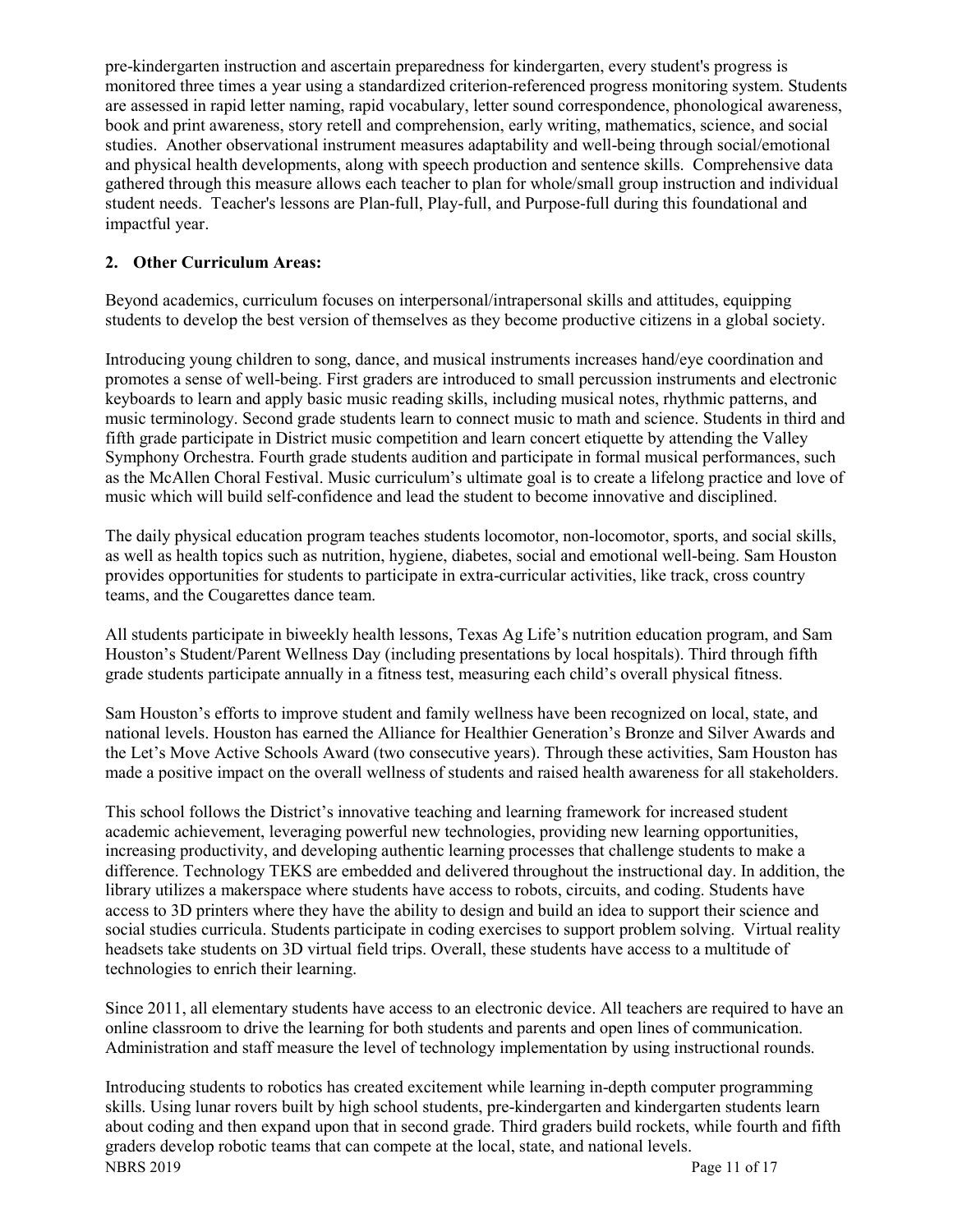Sam Houston uses character-building anecdotes to start off each school day. Lesson plans target the development of character and social-emotional abilities. An education role-playing game enables students to learn about careers, life-planning, and social skills.

At least once every week, use of the library by each class is built into Sam Houston's master schedule. Utilizing students' library time, the librarian interacts with students through reading books, educational games and embracing the library as a learning tool to enhance reading skills and character development.

By continuing to offer intriguing additions to the curriculum, staff advances their creative skills, increase each child's curiosity of the world they live in, as well as develop physical and mental prowess.

### **3. Special Populations:**

Sam Houston tailors instruction to meet the diverse needs of all learners using a tiered instructional approach. District identified GT students clustered with high achievers benefit from strategies that amplify the content and add depth and complexity to the core curriculum. Trained Gifted and Talented (GT) teachers modify the academic content and the process by which students learn. They adjust the pace of the instructional timeline allowing flexibility for research which leads to the development of independent projects, products, and/or performances.

Students who require tier two instructional interventions are monitored through the Response to Intervention (RTI) program. The campus RTI committee meets every three weeks to monitor and determine individualized instructional plans for each student requiring this level of support. Teachers work with these struggling students in small groups and provide research-based interventions to close the achievement gap. Ongoing progress monitoring ensures mastery of interventions and provides vital data for measuring student growth.

Should data indicate a need, students receive tier three interventions, and/or are referred to Special Education/Section 504 for modifications and accommodations via prescribed educational plans. Students are always provided with the least restrictive environment to meet their individual needs.

Inclusion and mainstream support are provided to those students who take part in general education curriculum. Primary instruction is provided by a general education teacher while a special education teacher or instructional paraprofessional provides support within the general education classroom. Resource support is provided to those students who require instructional support separate from the general education setting. Self-contained support is provided to students who require intense instructional support in a smaller classroom setting due to deficits in cognitive and adaptive abilities. Students in this setting receive accommodations and modifications to the general educational curriculum based on individual needs. Students are also supported through adaptive physical education. This diversified and systematic program of developmental activities, exercises, games, sports, and rhythms is designed in the psychomotor domain. The program is organized and presented in a sequential and developmental manner that is geared to the abilities, limitations, and needs of each individual student. Assistive technology supports are also considered and administered to students with communication, learning, and self-help needs through the use of modifications and adaptive aids. It provides special education students with appropriate technology and devices to accomplish Individual Education Program (IEP) goals.

For students who may have dyslexia, Sam Houston uses a small-group reading intervention program that provides instruction in phonemic awareness, phonics, fluency, vocabulary, and comprehension skills. Its multisensory-based approach has proved successful with English learners and students with learning disabilities.

NBRS 2019 Page 12 of 17 Nearly two-thirds of Sam Houston's students are English Learners. Sam Houston utilizes a collection of research-based sheltered instruction strategies to create a rich learning environment. Teachers have been thoroughly trained in attaining an environment where all students flourish through the use of content/language objectives, visual/vocabulary strategies, randomization, rotation, structured conversations,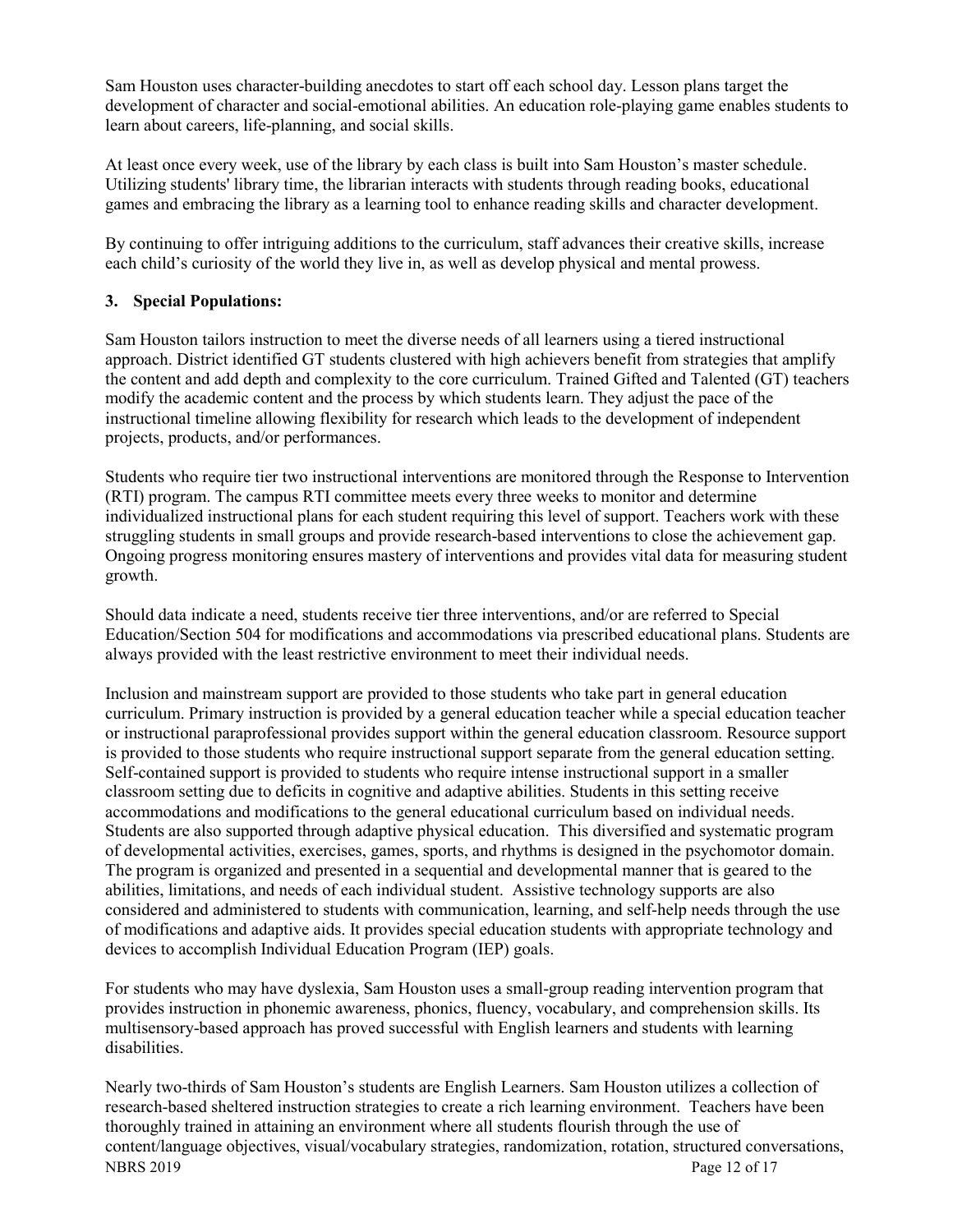and writing opportunities to enhance language and interaction. This allows for content to be comprehensible while increasing academic language. Teachers incorporate the District's time and treatment model across the curriculum to linguistically accommodate the instruction of all English Learners. Learners commensurate to their English language proficiency levels in listening, speaking, reading, and writing.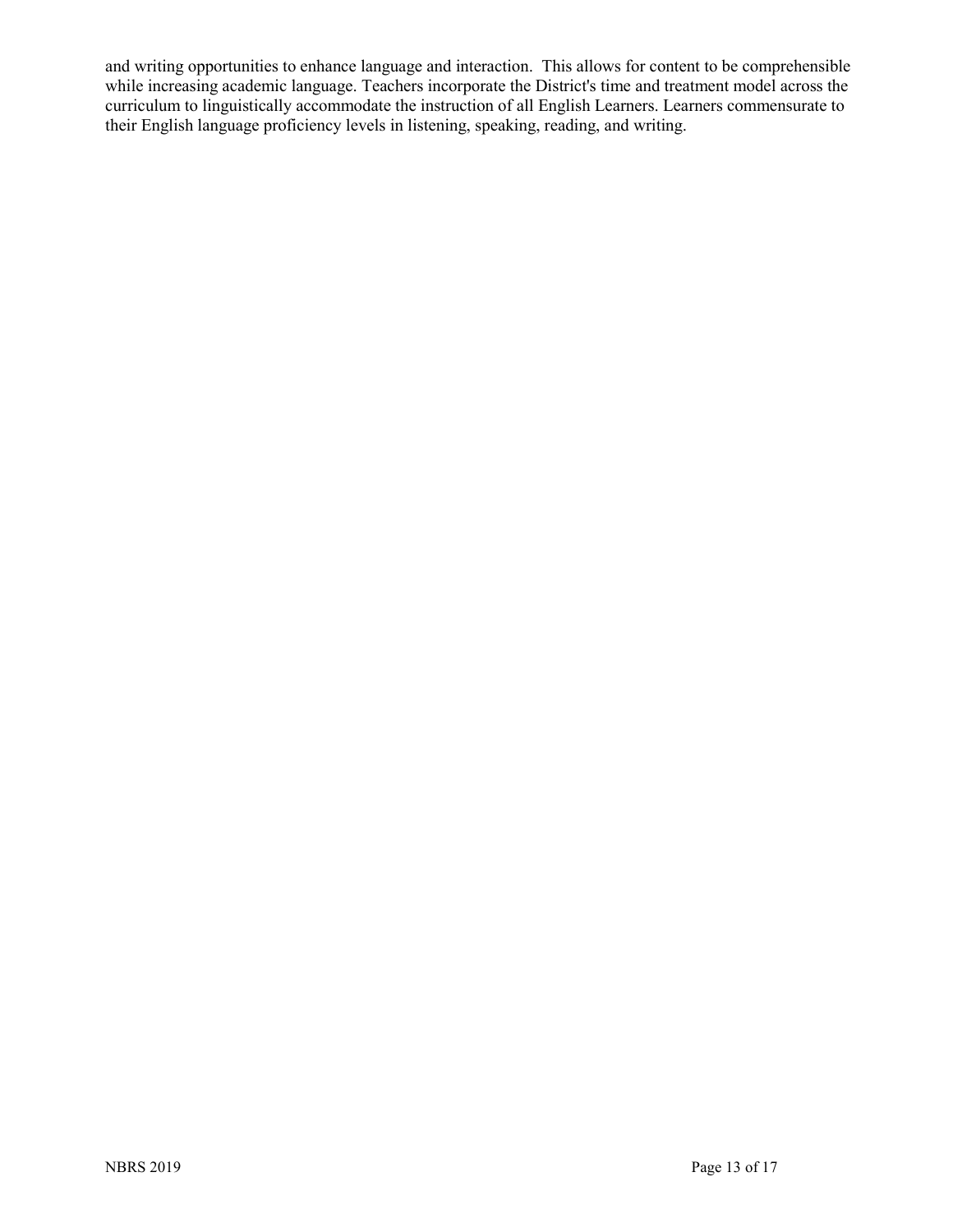# **1. School Climate/Culture:**

The primary goal at Sam Houston is to promote student academic growth. Staff works tirelessly to create an atmosphere conducive to love, trust, and determination. Every teacher strives to ensure that students master concepts taught. Their "first teach" is planned to engage and ensure that students meet mastery of the concept. Students who are not successful, are provided with reteach/enrich sessions, tutoring, and/or Saturday school.

Because teachers are so diligently vested in ensuring the academic growth of their students, it is important to note that teachers are valued and supported. Teachers are often served lunch in a family environment where they can break bread together. Words of encouragement are often given through simple notes and face-to-face feedback on their progress.

Sam Houston embraces the surrounding area's family culture, recreating that love and respect as they walk into a positive and engaging learning environment. Believing every moment counts, each morning, school leaders greet students by name with a smile so students truly know they are valued. During breakfast, they reflect on the words of the Houstonville (student) mayor. These "Words of Wisdom" challenge and motivate students to make the day great.

Staff provides students with opportunities for academic, social, and emotional growth, and those accomplishments are celebrated. Students' work towards success in attendance, academic growth, behavior, and citizenship is celebrated throughout the school year with multiple events. Every six weeks, a schoolwide attendance challenge culminates with an attendance party or field trip.

The names of students who have met their reading goal challenge are announced and displayed on the campus marquee. Their academic successes are touted at semester honor roll recognitions and end-of-theyear ceremonies. "Shout outs!" to students and staff members via the school's radio station (KSHE The Growl) are used to salute birthdays, acts of kindness, and accomplishments. School and team successes are rewarded through end-of-the-year grade level field trips, including a third through fifth grade visit to a university outside the city.

Houstonville Minitropolis fosters an environment of citizenship and community among its citizens—its students. All staff contributes to its success by facilitating the many businesses and city departments that make up this Minitropolis. Students' social and emotional growth is further supported when our teacher and counselor lessons are infused with the emotional intelligences – self-awareness, self-regulation, motivation, empathy, and social skills.

Every child's success is a personal celebration because the Sam Houston staff really does see students as family.

# **2. Engaging Families and Community:**

Approximately twenty different businesses, civic organizations, and city departments are integral partners in Sam Houston's Minitropolis Program, a city-based model that infuses real-life application into its daily instructional program. It educates students about careers, personal finance management, and specific knowhow about the ways in which a community operates.

Through family engagement programs, the school works to create stronger connections with residents, businesses, and government leaders. It offers many parental involvement programs during the day and in the evening to accommodate parents' busy schedules. One example is a six-weeks reading and nutrition program provided in partnership with a statewide grocery chain. It offers a workshop-style training experience for parents and four-year-old children. Following specific instructional-based reading training, parents are encouraged and, more importantly, equipped to read with their children at least three times a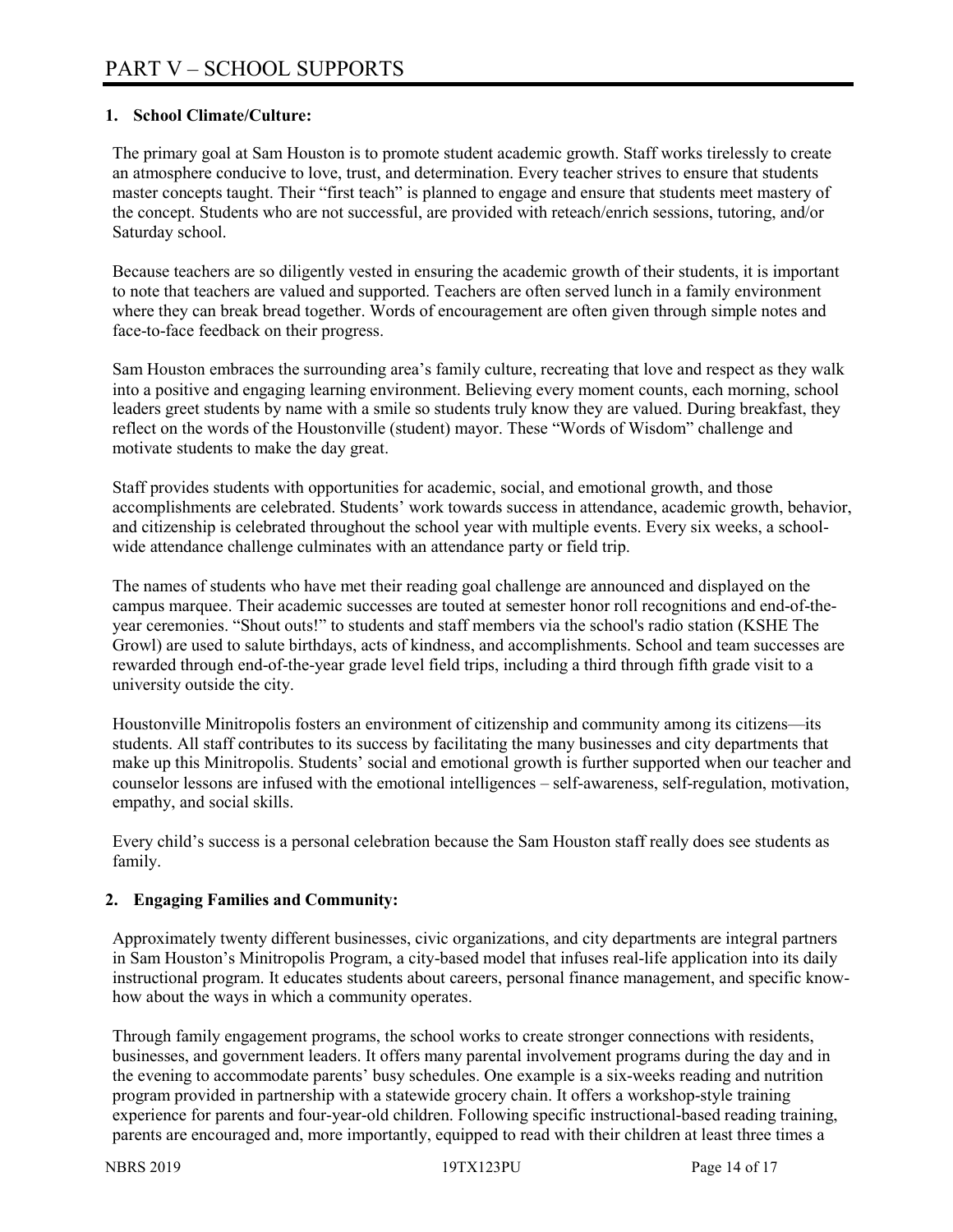week in their homes. As part of the program, students receive two free books at the end of every lesson and they are encouraged to begin creating personal libraries at home. By the end of the program, students own a personal collection of twelve books. This ownership factor helps to inspire a deep-rooted love of reading.

Aside from these District community programs, Sam Houston offers many unique and diverse opportunities for family engagement. We begin every year with Meet the Teacher Night, which initiates the communication between parents and teachers. Our campus is open daily to parents and family members who would like to eat lunch with their child. Throughout the school year, family and community members are invited to events such as Traditions Around the World, Minitropolis Open House, Annual Family Picnic, Community Easter Hunt, and City of McAllen Police Department Mother's Day Celebration.

Sam Houston also participates in District initiatives that engage parents such as various parental District committees and evening study center. Furthermore, parents are even invited to improve their own learning by participating in CPR classes, High School Equivalency Certificates, citizenship, sewing, and even welding! Other parental involvement and engagement activities include volunteering opportunities and participation in various parental district committees like the Superintendent's Parent Advisory Group, Evening Study Center, and Parent University Trainings.

Sam Houston takes pride in its efforts to continually and deeply engage families and community members. Every day, Sam Houston students see that the community is fully vested in their success. This is profoundly connected to consistent high student achievement.

### **3. Professional Development:**

Teachers are given an additional campus planning period (in addition to the state-mandated teacher conference period) dedicated to professional growth and the analyzation of student data. During this jobembedded professional development, teachers create instructional strategies within core subject areas, implement effective instructional practices, improve student achievement, and build teacher capacity.

Evidence of strong academic standards and school improvement is demonstrated both qualitatively and quantitatively. Mini-observations are conducted by campus administrators walking into classrooms to observe teachers working with their students. They are unannounced and frequent and provide immediate feedback. Feedback primarily centers on pedagogy with specific input on objective effectiveness, level of engagement, and the identification of what worked well and what did not. Content coordinators customize their support, working directly with teachers to observe lessons and provide academic coaching.

An instructional round is a major-systems check, a clinical observation through which a group of principals and teachers from multiple schools observe classrooms while noting examples of effective and ineffective teaching techniques in the way a doctor leads interns on "rounds." This establishes a standard. Administrators serve on a district team, and these rounds are conducted district wide. This "outside" feedback is compared against a framework based on higher order thinking, engagement, authentic learning, and technology on a scale from one to five. The host principal then works with individual teachers to target and monitor plans for improvement.

Our quantitative measure is based on value added progress monitoring, a constant stream of evaluation on student measurement of learning. Immediately after students are formatively assessed, teachers and administrators disaggregate results, color code the different levels of data, and immediately regroup systematically reteaching students who performed below mastery and enriching the students that achieved mastery and above. The entire accountability system is validating the level of instruction as it was given and simultaneously establishes the mastery level on standardized testing. This guarantees authentic differentiated instruction. The "first teach" is measured and the focus is continuously directed on the improvement of learning for all students at all levels. It really is a system and process—the epitome of effective measurement.

At the same time, climate and culture is respected. Sam Houston teachers are now veterans in analyzing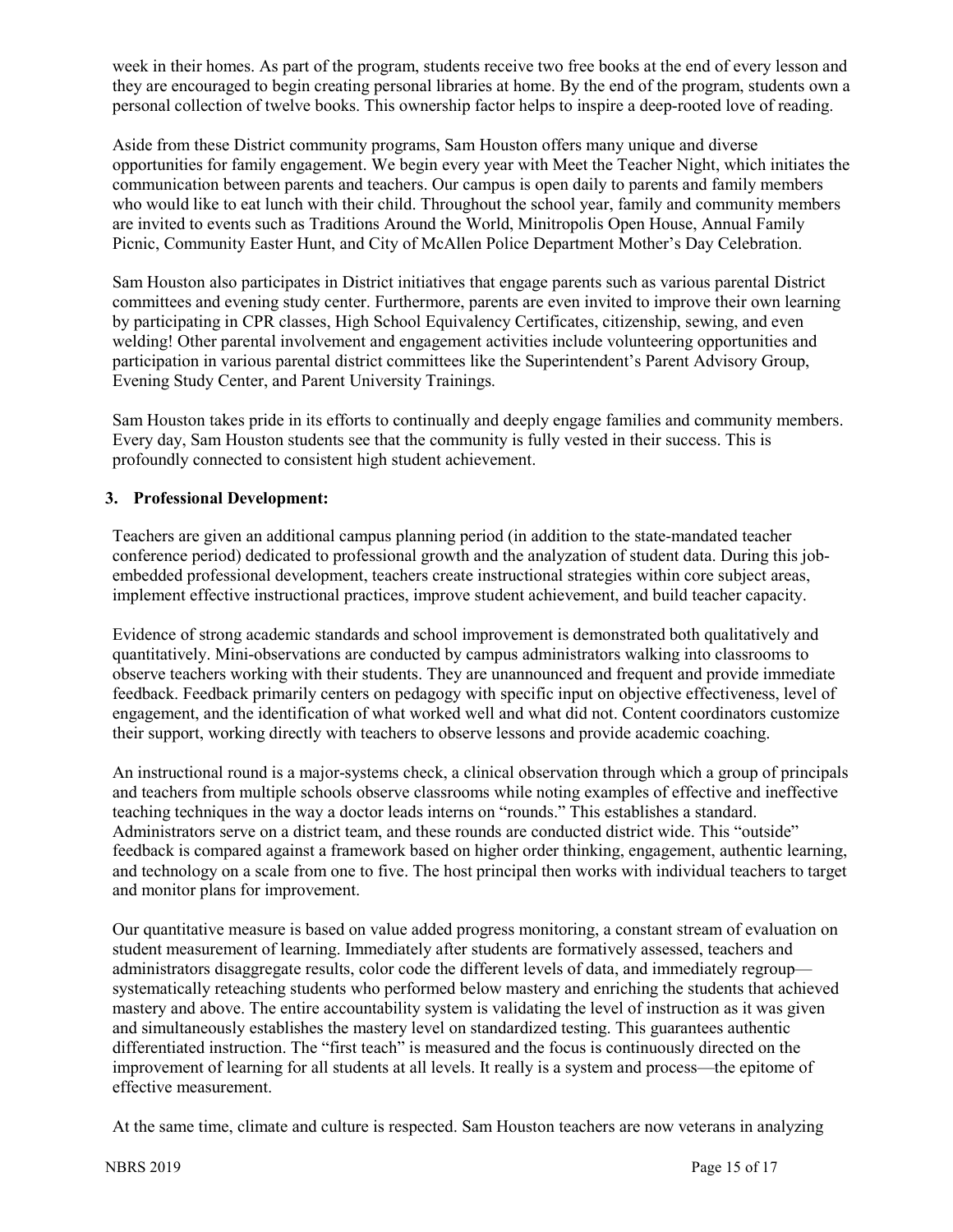their class rosters by color codes and quintiles, seeing the value of this viable measurement of real learning. This model of professional development is at the root of our high performance.

### **4. School Leadership:**

Sam Houston builds and empowers, inviting everyone to take a stake in each child's progress and growth. This leadership style is service-minded and transformational.

Staff follows the District's Leadership Model—high-level content, strong teacher skill, and student engagement. It emphasizes synergistic relationships, continuous improvement, self-evaluation, systems, processes, leadership, emotional intelligence, high-level content, teacher skill, student engagement, culture, and climate.

The mission is student achievement, and the aim is united and focused. The Executive Leadership Team (ELT)-which includes the principal, assistant principal, academic coach, master reading teacher, and counselor-meets weekly to plan and follow through on instruction, professional development, policies, procedures, and activities. ELT examines a "Problem of Practice" during classroom walkthroughs, visits fifteen-plus classrooms daily, ensures teachers bring their "A" game, and provides immediate feedback or support. ELT is constantly examining if teachers are implementing strategies they were taught. Are students speaking in complete sentences? Are they offered structured reading and writing activities? Leadership is constantly analyzing gaps and aligning the work.

Campus Instructional Leadership Team (CILT) includes ELT and Grade Level Leaders. CILT discuss budget, resources, upcoming professional development activities, and any concerns or items raised by staff or members of the community. All employee groups have representation in CILT—building trust, mutual respect, and understanding. This constant communication among all stakeholders has led to the most positive campus employee climate surveys in the District. Teachers can voice their concerns and their perspectives. Everything is open for discussion because even leadership is about constant growth.

Sam Houston's principal and assistant principal participate in District-level Instructional Leadership Seminars, addressing topics and training in a Professional Learning Community (100 or more administrators). The principal serves on the District's Instructional Leadership Team and the Executive Technology Advisory Team. All levels of staff participate in District-wide online classrooms on many topics. Every year, one person is selected by his or her colleagues to represent the school in a District-wide decision-making team, a sounding board on instructional issues.

Parents join the Superintendent's Parent Advisory Group, discussing all operations and sharing knowledge with others. Sam Houston has drastically improved parent participation in PTO. Parents are encouraged to attend educational service sessions, seminars, workshops, parent engagement conferences, parent university sessions, and Workforce Ready Program parent classes—some leading to professional licenses/certifications.

Students' many leadership roles include mayor, city council, business managers, classroom ambassadors, television news anchors, and even IRS agents. Campus leadership opportunities are correlated to the leadership model for all stakeholders and the school is infinitely stronger because of it.